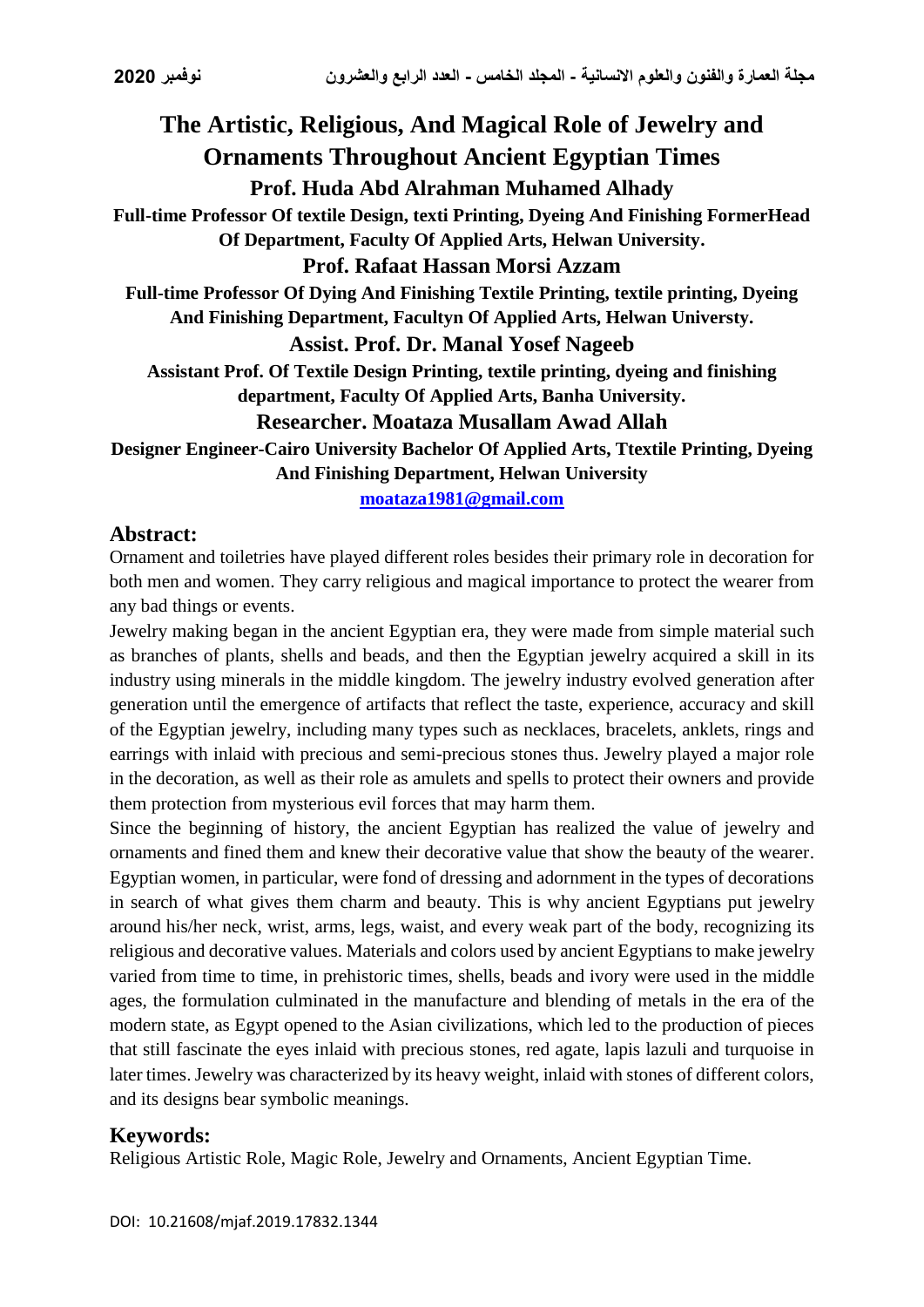## **Introduction:**

Since the beginning of history, the ancient Egyptian has realized the value of jewelry and ornaments and fined them and knew their decorative value that show the beauty of the wearer. Egyptian women, in particular, were fond of dressing and adornment in the types of decorations in search of what gives them charm and beauty. This is why the ancient Egyptians put jewelry around his/her neck, wrist, arms, legs, waist, and every weak part of the body, recognizing its religious and decorative values.

## **Research Problem:**

- The research problem revolves around the following points:
- Do the jewelry and ornamental tools have role beside its role in decorating?
- Can we enrich the Arab libraries and art students with studies that show the artistic accuracy and beauty of the composition of the elements and decorations of jewelry and ornamental tools?

## **Research Aims:**

The research aims to clarify the religious and magical role of jewelry as well as the historical development of them throughout the different ages of ancient Egyptian art.

The study aims at an analytical and technical study of the plastic construction of jewelry and ornamental tools.

### **Research Importance:**

**Academic significance**: lies in the continuation of efforts to develop research on the religious, magical and artistic importance of ornaments in ancient Egyptian times.

**Artistic importance:** by enriching the artistic field with distinctive models of ornaments in the ancient Egyptian era with plastic construction.

**Cultural significance**: to provide the Arab library and art students with studies on the importance of jewelry and ornaments in the ancient Egyptian era and its religious and magical role through the ancient Egyptian times.

### **Research hypotheses and methodology:**

The research assumes that jewelry and ornamental tools have a religious and magical role besides their role in decorating with the possibility of enriching the Arab libraries and art scholars with studies that show the artistic accuracy of the ornaments in ancient Egyptian times. The research also relied on the historical methodology to trace the forms and types of jewelry throughout ancient Egyptian times.

The research also relied on the descriptive analytical approach of distinctive models of jewelry and ornamental tools in ancient Egyptian times.

### **Overview:**

The materials and colors used by ancient Egyptians to make jewelry varied from time to time in prehistoric times, shells, beads and ivory were used in the middle ages, the formulation culminated in the manufacture and blending of metals happened in the era of the modern state, as Egypt opened up to the Asian civilizations, which led to the production of pieces that still fascinate the eyes inlaid with precious stones, red agate, lapis lazuli and turquoise in later times. Jewelry was characterized by its heavy weight, inlaid with stones of different colors, and its designs bear symbolic meanings $(1)$ .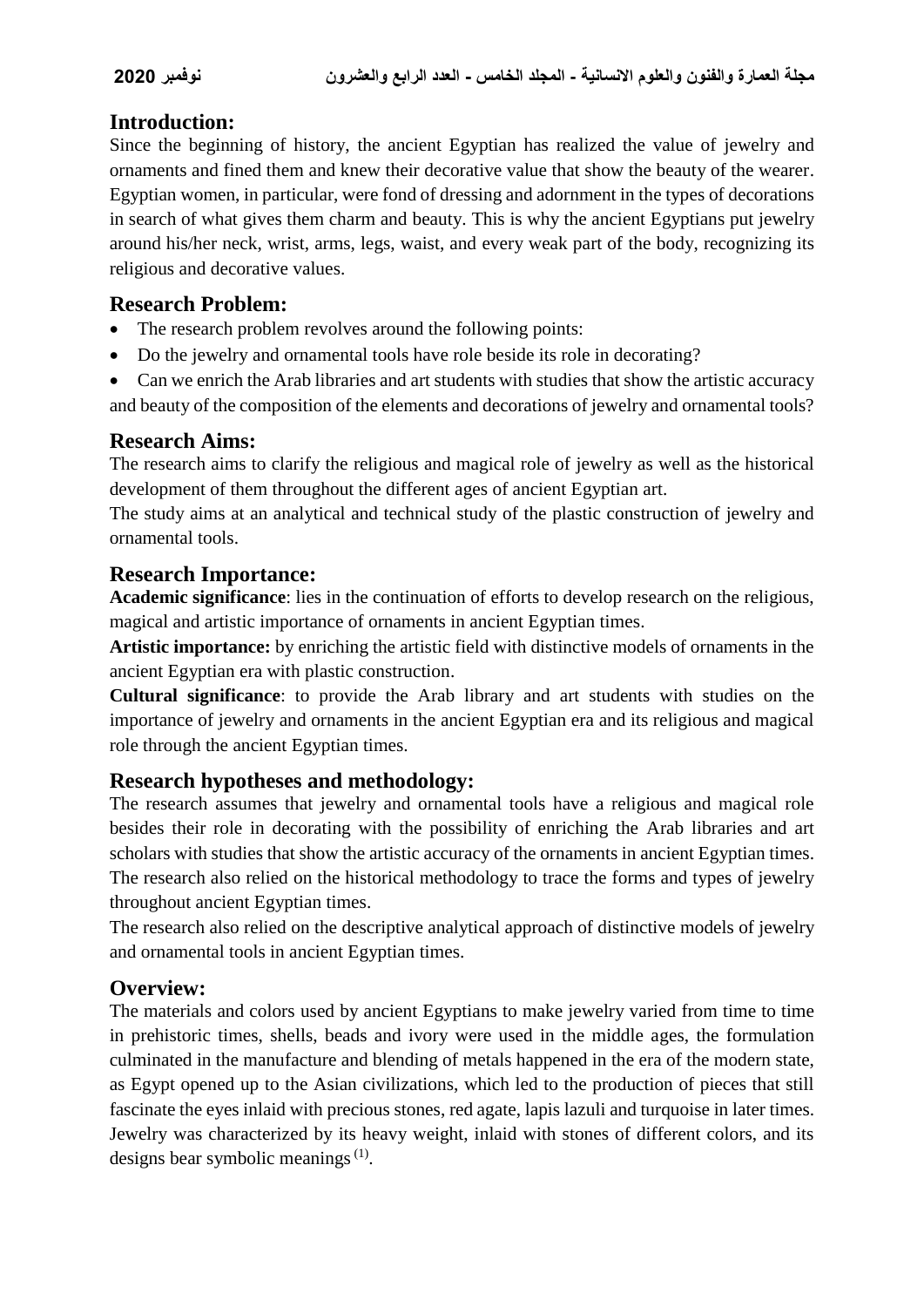Drafting materials carried religious meanings. The turquoise blue-green color has a connection with the god Osir. The dark blue lapis lazuli is a symbol of the living. The yellow gold symbolizes the god Re, the symbol of the sun. The inlaid ornaments that were used are glass, turquoise, lapis lazuli, ivory, amethyst and faience. Jewelry and ornaments varied among vests that appeared only in ancient Egyptian civilization, necklaces covering the chest, bracelets that adorn the wrists, anklets that adorn the ankles, and rings and earrings, the most common form was scarab. Ornamental tools also varied among kohl tools, combs, wigs and mirrors. Besides being adorned with jewelry, they were also used as amulets and pendants to protect their owners from evil and mysterious forces that might harm them. These forces are embodied in the form of animals and harmful organisms and cause diseases, accidents and harmful natural phenomena. These amulets and ruins carried symbols or lines that have magical connotations claiming that they are pushing evil or bring good luck $(2)$ .

#### **Amulets through the ages:**

\* Prehistoric times: the civilization "Badari" knew amulets and the most famous amulets were hippo, animal heads and bird shapes, also they knew scarabs and they were made of simple materials.

\* The Old State: came in small numbers and the most famous amulet "eye Udjat" reference to Ra and Azer or sun and moon.

\* The Middle State: use of amulets had increased, especially scarabs that were carved with text of the book of the dead.

\* The Modern State: the emergence of amulets continued, the most famous were "eye Udjat", "Isis knot", "symbol Alka" as well as headrests and wands.

The Late Period: Amulets represented goddesses as well as necklaces, hieroglyphic signs, and the sons of Horus.

#### **Boasting jewelry:**

In addition to the use of ornaments and jewelry as amulets and spells, they were also used for decoration and boast to increase the attractiveness of those who adorn them.

Jewelry was used to show off the wealth and social status of its owner or the person who adorned  $it^{(3)}$ .

### **Plastic construction of some pieces of jewelry:**

\* Princess St-Hathor-Unit pendant: was made of gold inlaid with red agate, lapis lazuli and turquois 4.5 cm high (Fig:1), it is reserved in the Metropolitan Museum of Art in New York and was registered at number 1613, this piece of jewelry in addition to similar and contemporary piece of Dahshur jewelry, illustrate the nature of the taste of jewelry design that prevailed in that era. However, although the design of this necklace is similar to that of the Dahshor pendant, it is noticeable in this piece the unequal equilibrium



and unity with the type and artistic accuracy in the distribution of the colors of agate $(4)$ , turquoise and lapis lazuli, the shape of the divine "kiosk" has disappeared and was replaced by a strip of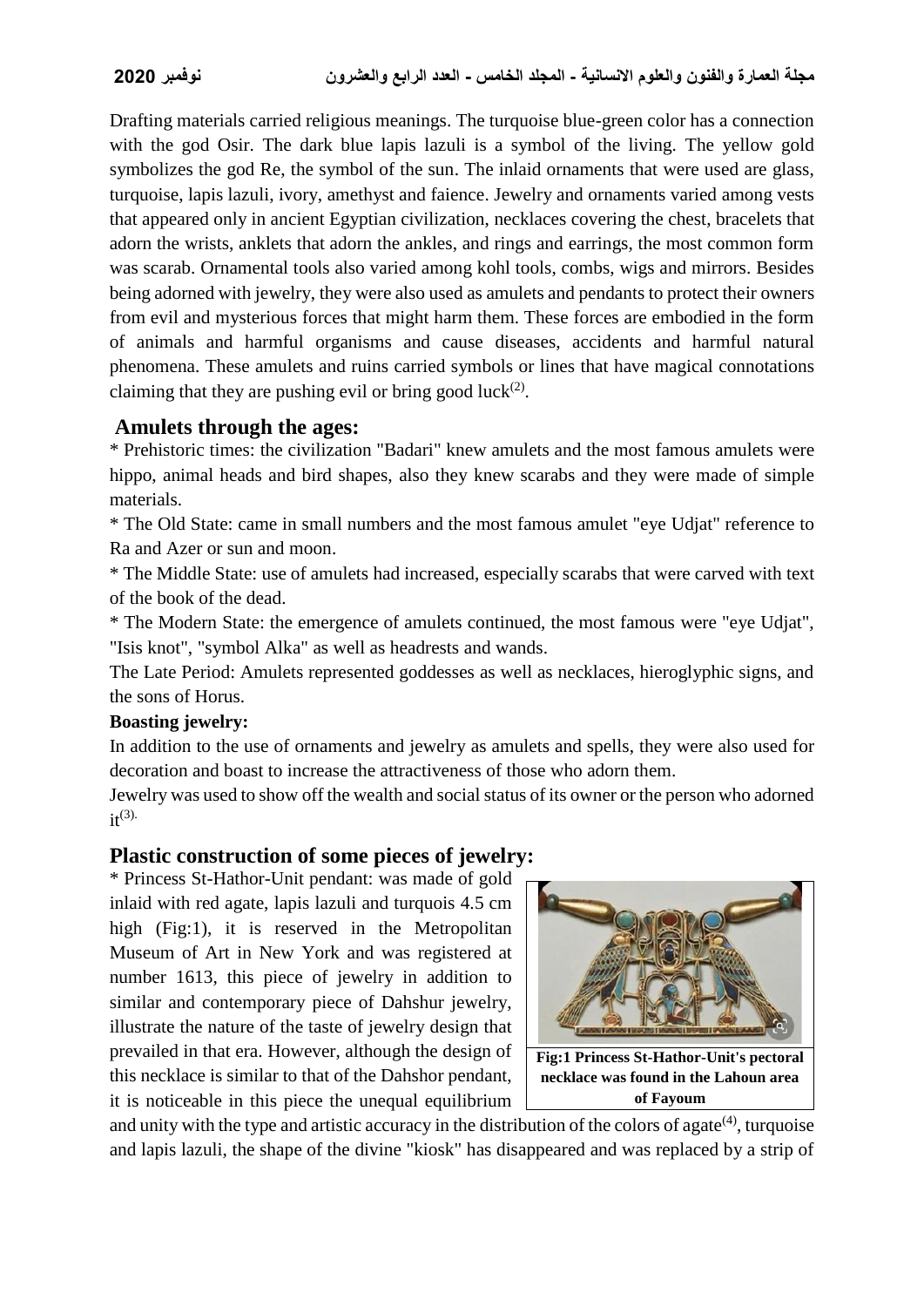Colorful stones ,that Symbolizes the eternal water from which everything came out and the spring of creation.

As for the rest of the elements of the necklace, we note the presence of two falcons, each symbolizing Horus and above the head of each glittering sun disk surrounded by the cobra, which hangs the sign of life  $Ankh^{(5)}$ , to protect the name of King "Senusert the second" written inside the cartridge carried by a kneeling person embodying the symbol of eternity and holding, with both hands, a newspaper sift symbolizes the number of years. This whole decorative composition meant the symbolic expression that the divine and sacred powers that created the whole universe embodied the Pharaoh<sup>(6)</sup>.

(2) Pair of earrings: made of gold, red agate, quartz, calcite stone fixed with colored adhesive, green and dark blue glass (Fig:2). Each individual earing is 11.8 cm high and 5.4 cm wide and is registered with the Carter Catalog269 A3. Each clip consists of two overlapping pieces in the form of two tubes enter one of the other after the introduction of the first in the earlobe Each of these tubes has an outer surface which is a small circular disk decorated with cobra. Each of these two clips is attached to the earring with a piece of gold in the form of a falcon, spreading its wings.

The earring circle is made of gold, and its outer circumference is surrounded by colored beads.

Inside it is an ornate composition representing a fine statue of

the king carved from a small piece of red agate, holding a scepter in his hand, and on both sides two cobras. We note the accuracy of the rhythm in the implementation of colors as well as the accuracy of implementation (7).

 $(3)$  Gold collar (Fig: 3) King Psusennes the First. The diameter of the inside is about 20 cm, recorded in the catalog of Monia  $482^{(8)}$ , and this collar consists of five rows of rings with beads, which was known as "Shabio", each bead diameter of these beads is1`25 cm, and fitness buckle length of 6` 5 cm, consists of five rows of seven gold rings welded in each other in the bottom row, there are seven rings in which the missing pendants are attached and not found  $(9)$ .

#### **Conclusion:**

Through the present study, the researcher was able to clarify the role of jewelry and ornaments, magical religious as well as artistic role, with the study of historical development through different Egyptian eras of ancient Egyptian art.

The researcher also conducted an analytical and technical study of some distinctive elements of jewelry in ancient Egyptian art.

Hence, the study was able to fulfill the research hypotheses



**Fig:2 Pair of earrings especially for decorating King Tutankhamun – the Egyptian Museum.**



**Fig:3 A collar for King Psusennes the First from a collection of jewelry found in Tanis, Egypt**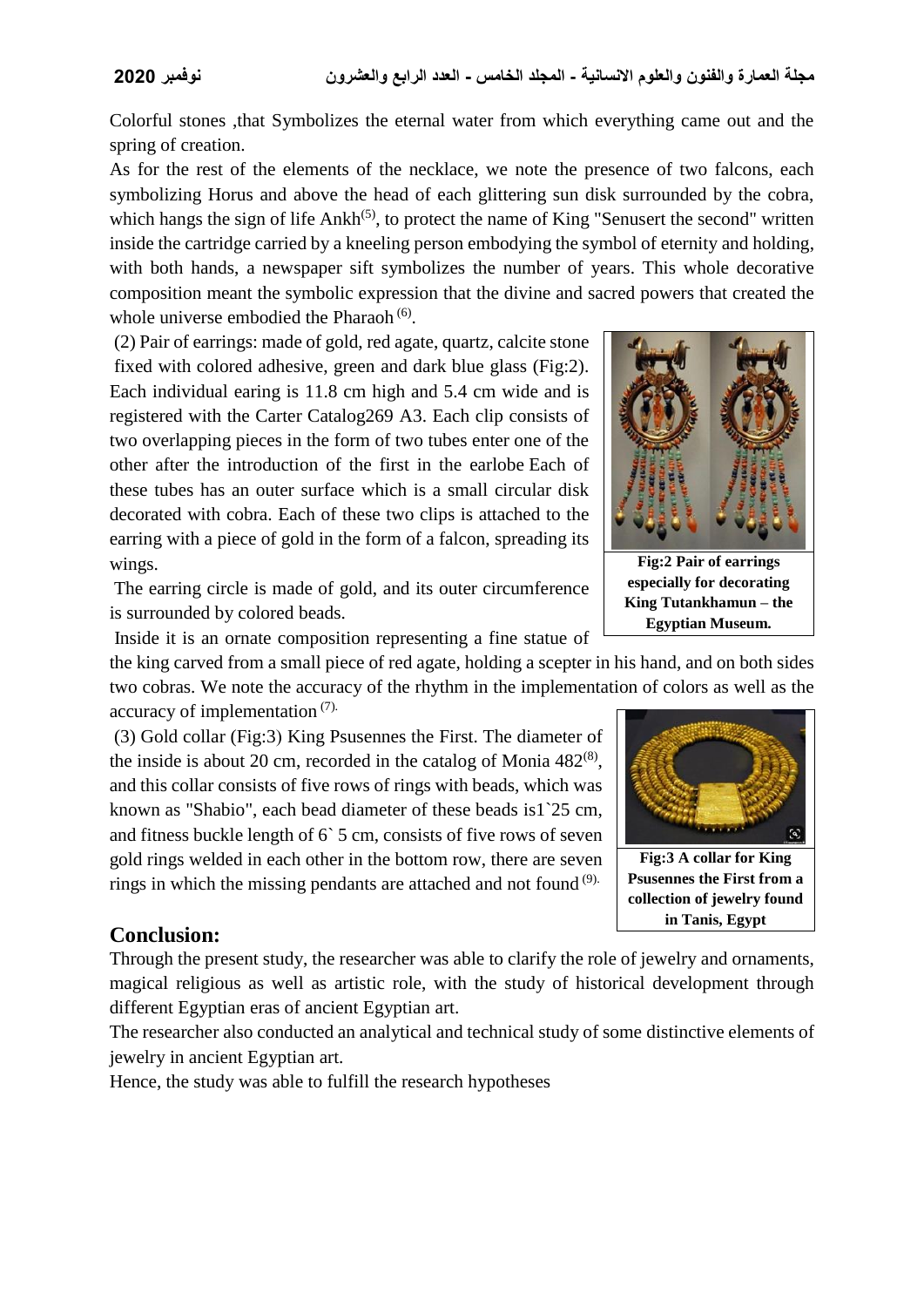## **Research results:**

The results reached through the current study are:

1. Utilize aesthetic values that are existing in jewelry and ornaments which are carried in folds' connotations and artistic expressions.

2. Determine the artistic and magical religious role for jewelry and ornaments besides its role in adornment in ancient Egyptian era.

3.Enriching Arab libraries and arts students with studies illustrating and show the accurate artistry and beauty of the formative elements and decorations of ornaments and jewelry that were taken up through the current study.

4. Jewelry and ornaments of ancient Egyptian era are no longer just a way of transport and simulation only, but also have a positive role in enriching the artistic taste of the receivers and arts students.

5. Study of plastic construction and the contemplative vision for jewelry and ornaments in ancient Egyptian era that strengthens visual culture of the designer and arts student and increases their cognitive inventory.

6. A good reading of the plastic structure of the pieces of the jewelry and ornaments and look carefully at their aspects is a good way to acquire criticism skills.

### **Recommendations and proposals:**

\* The necessity of conducting studies to suit the rich stock of jewelry and ornamental tools in the ancient Egyptian era.

\* Conducting further studies that show the importance of using jewelry and ornamental tools in many fields.

\* Enriching the Arab libraries with many recent studies on the importance of jewelry and its different roles throughout ancient Egyptian times.

### **References:**

- 1. Ahmed, Galal Abu-Bakr, fenon soghra fronya, maktabet alanglo almasria, alkahra.
- "minor Pharaonic arts" the Egyptian Al-Anglo library- Cairo.
- 2. Hawaas, Zahy, saydt alalm alkadem, matbaat dar alshrouk,alkahra 2008.
- "lady of the ancient world" Al Shrouk print House-Cairo.
- 3. Al-khadem, Saad, alfan alshaby wa almoatakadat alsahrya, alkahra.
- "folk art and magical beliefs" Cairo.
- 4. Al-dreed, Sareel, mogwhrat elfaraana, selslat almaat ketab alathary, alkahra1990.
- "jewelry of the pharaohs" Cairo.

5. Aldreed, Saree, alhadara almasrya fi asour ma kabl altareekh hta nehayt aldwla alkadema, targamet wa tahkek Mokhtar Alsoufy, moragaet Ahmed Kadry, alkahera.

- "the Egyptian civilization at the prehistorical ages till the end of the ancient state" translation by Mokhtar Al-Soufy, reviewed by Ahmed Kadry, Cairo.

- 6. Al-dreed, Saree, alfan almasry alkadeem, mataba hayaat elathaar, alkahra1990.
- "the ancient Egyptian art" life of archeology printing house- Cairo.
- **7.** Nazer, William, almaraa fi tarekh masr alkadem, dar alqalam, alkahra1965.
- **"woman** at the ancient history of Egypt" house of Aqlam printing House-Cairo.